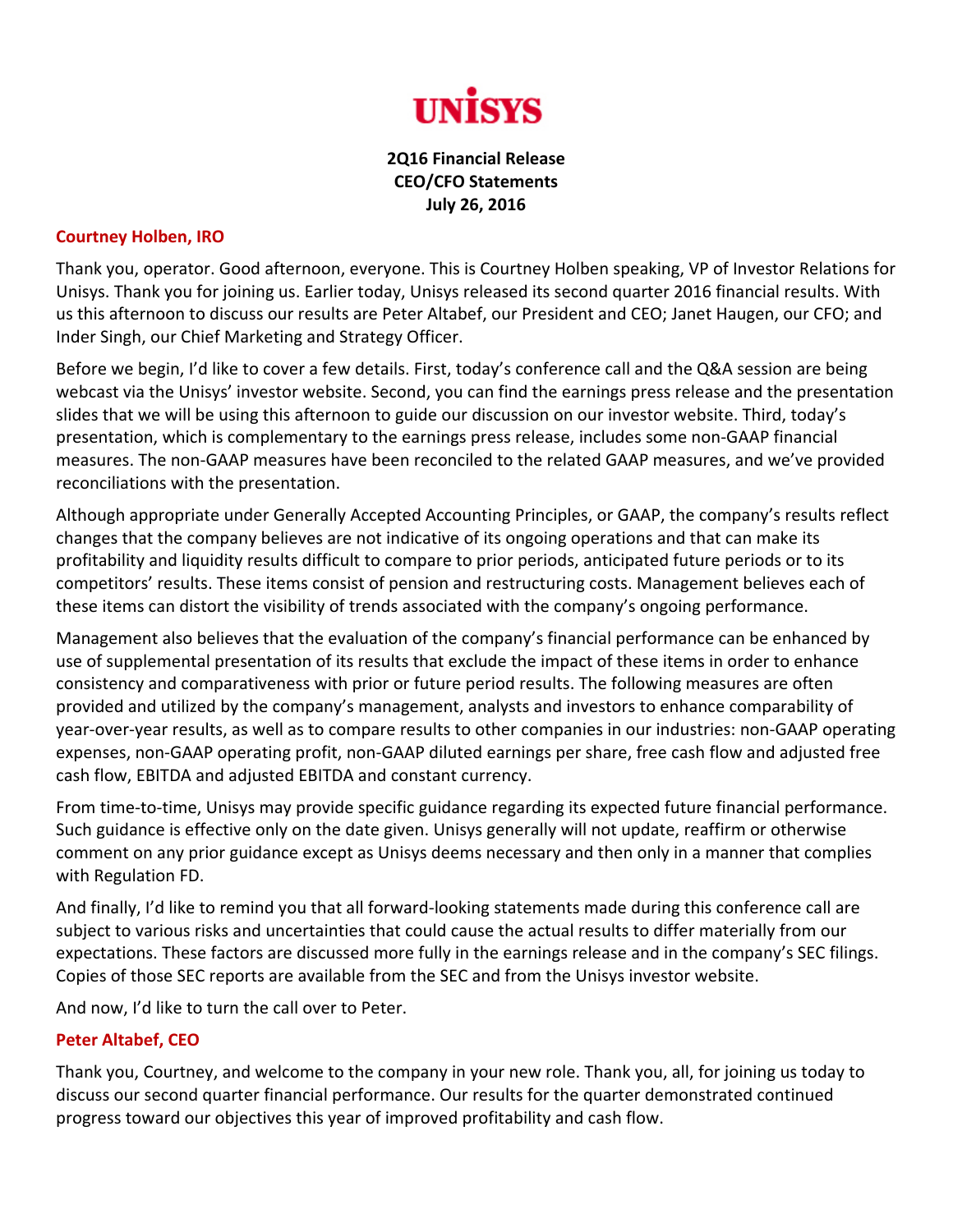Our non‐GAAP operating profit margin for the quarter was 11 percent, which represents an increase of approximately 700 basis points year-over-year. Additionally, we continue to see significant improvements in our cash flow with a \$76 million increase to free cash flow of \$1 million versus \$(75) million in this quarter last year. Adjusted free cash flow for the quarter was \$54 million, which is a \$79 million year‐over‐year improvement.

Some of the key business themes that we saw this quarter that help drive these results were strong performance from our Technology business, substantial growth in our Financial Services vertical and in our Asia‐Pacific region. As I will discuss further shortly, our Services business is still evolving and we continue to make progress on that front. We will also continue to make progress on our goal of improving our cost structure, which has been one of the key drivers in our increased profitability and improving cash flow story.

As we previously discussed, we ended 2015 having achieved \$100 million of annualized cost savings and added to that in the first quarter of 2016 with an incremental \$25 million. This quarter, we achieved another \$30 million, largely driven by further reductions in G&A expenses, which takes our total to‐date of achieved annualized cost savings to \$155 million. This represents continued progress in delivering on our overall cost reduction initiative plans, and we remain on target with respect to achieving our goal of \$200 million of annualized savings by the end of this year, with another \$30 million possible in 2017. We were pleased with our top line performance this quarter, with revenue being down less than 1 percent on a constant currency basis. Lastly, non‐GAAP diluted earnings per share were positive this quarter at \$0.81, marking a significant improvement versus \$0.33 in the second quarter of 2015.

On the Services side of the business, revenue for the quarter declined 6 percent on a constant currency basis, principally due to weakness in the Cloud and Infrastructure Services business. The gross margins for the services business at 16.8 percent on a reported basis were up 110 basis points versus the second quarter last year, but still below where we had anticipated. We are continuing to invest in the transition of our business to more profitable industry relevant offerings with more advisory and consultative skills. We are also working to optimize and leverage the value of our strategic partnerships such as those with Dell, EMC, Amazon and Microsoft.

In terms of sales activity, total contract value, or TCV, which represents the total value of contracts signed over their expected lifetime in the second quarter was up slightly over the prior year at \$807 million versus \$805 million in the second quarter of 2015. As we look at the pipeline for the second half of the year, we are roughly flat to where we were at this time last year. We continue to execute on better aligning our sales team and client executives along industry lines to improve our go-to-market effectiveness.

Our Technology business had a very strong quarter, with total revenue of \$135 million which was an increase of 31 percent on a year-over-year basis, largely driven by strong sales of our ClearPath Forward line.

We continue to focus on new logos, extensions and expansions of existing business, all on a profitable basis. As we have shared with you previously, we have begun taking a more rigorous approach to determining which opportunities make sense to pursue and which ones to walk away from, what I like to call empty calories. We also continue to gain traction with our industry go-to-market approach, and I'd like to talk a bit about the key trends and key wins for the business on a sector basis.

The Financial Services sector, which represented 26 percent of our revenue in the second quarter performed strongly, demonstrated 13 percent growth on a constant currency basis. We expect demand in this sector to grow as digital and mobile conversion will continue to be industry‐wide drivers. As an example of our focus on this trend, we recently signed partnerships with Sandstone Technologies and Payment Card Technologies, which give us a digital and mobile proposition that we are beginning to leverage with our clients.

Additionally, as the industry moves to omni‐channel banking, the focus on security and prevention of cybercrime will only increase. We recently won the Retail Banking Security Innovation of the Year Award in the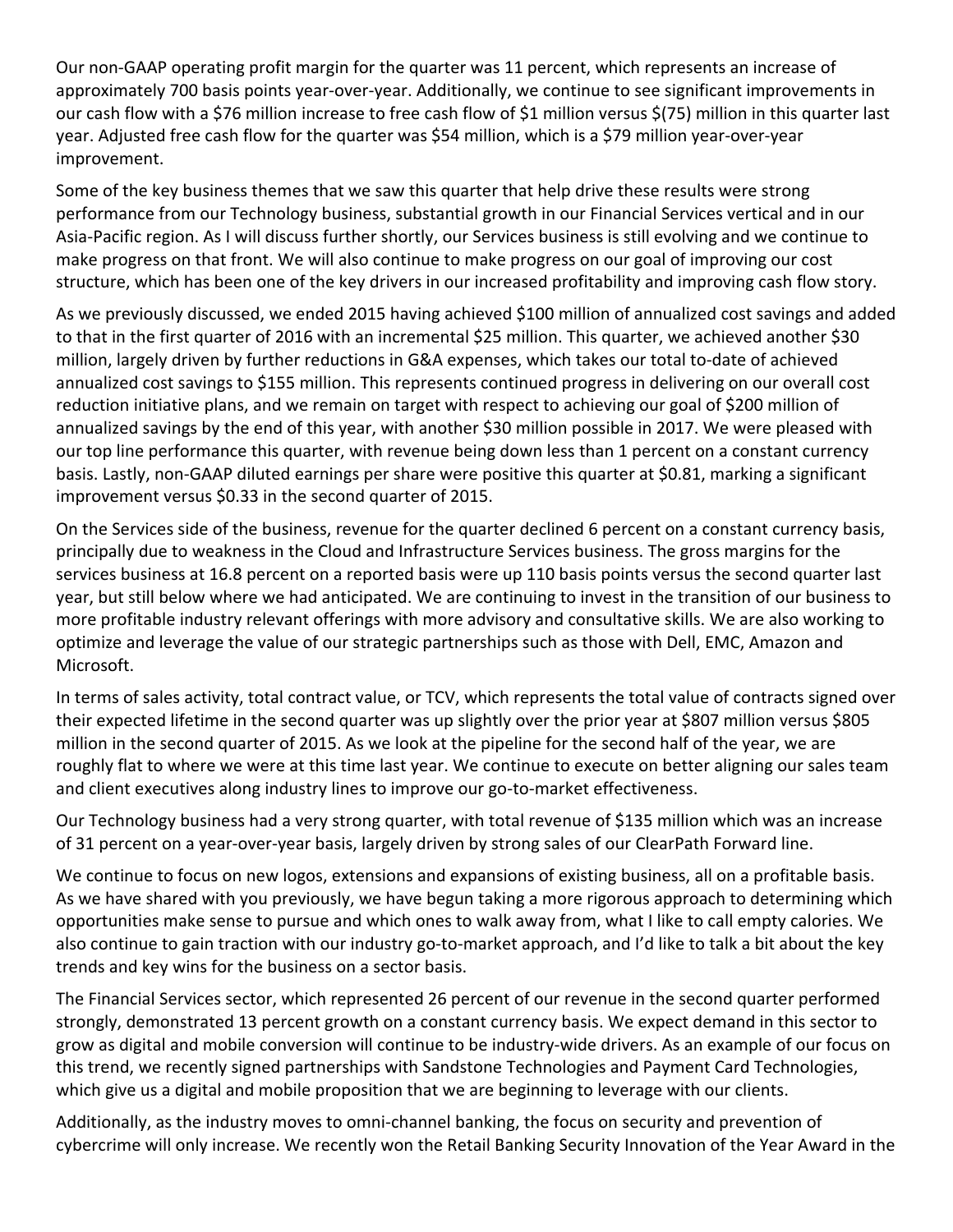United Kingdom for a biometric solution that can be utilized by clients to address these concerns, and we have proof‐of‐concept with BehavioSec and National Building Society.

Some key wins in Financial Services in the second quarter included in EMEA a ClearPath Forward contract with Nationwide. In Latin America, CAIXA signed a 20‐month contract extension with us to host, run, support, and maintain their mortgage system.

Within the Government sector, our Public business includes all government clients outside the U.S. Federal Government and accounted for 21 percent of our second quarter revenue.

Although Public Sector revenue was down 16 percent this quarter, this was anticipated as it was largely driven by several large contracts that had reached end of life. As we look to the second half of 2016 and into 2017, we see two major issues dominating our Public Sector clients' spending plans. First is the goal of improving public trust, while simultaneously ensuring public safety.

Second, is cutting government costs, while improving service to levels typically found in today's digital society. As a result, we are seeing large and growing demand for digital government solutions that marry our services with our deep understanding of government to deploy solutions that directly improve cost and performance ratios, such as shared services, and improve law enforcement situational awareness and responsiveness in an emergency.

As we move into the second half of the year, we have a strong pipeline. For instance, in the U.S., we have received RFPs for social services systems modernization projects resulting from increased grant funding to states as this is a priority for the current administration. In the second quarter, we had a number of significant client wins that speak to positive trends in this business, including a new logo contract from the city of Austin, Texas, one of the nation's fastest‐growing cities to design, configure and manage software applications supporting the city's digital government initiatives in licensing, permitting, and inspections operations. The U.S. Federal business, which makes up 20 percent of our revenue was basically flat to last year, slightly better than expected due to tough compares. We continue to leverage our expertise in this market and we are focused on several large deals that are expected to be awarded later this year. We saw an important new logo win with the Office of the Comptroller of the Currency or OCC, which was our first competitive federal Microsoft Office 365 win. The OCC is only the second bureau within Treasury to migrate to Office 365 and six others will need to migrate soon.

Additionally, we received a signed contract with the U.S. General Services Administration to continue to support the development and deployment of that agency's critical applications and systems for the Public Building Service. Unisys will support all the applications used by Public Building Service to perform its mission of providing state‐of‐the‐art efficient workspaces for the federal government.

Moving on to the commercial sector, which includes both our Travel and Transportation and Life Sciences verticals and represented 33 percent of our revenue in the second quarter. Second quarter revenue for this sector was flat year-over-year. As we look at the growth drivers that will enable us to expand our footprint in this sector, it is clear that information security is a top priority for our clients. As companies are looking to establish more secure digital environments to manage their connectivity and information flow. To address this need, we are planning to introduce a new digital collaboration platform that brings to bear the unique integration of our strong industry expertise, cloud technologies and our Stealth security capabilities.

In terms of key wins during the quarter, we signed several renewals including with Nihon, Microsoft Retail and Quest Dynamics along with expansion contracts TravelSky, Whole Foods and AutoNation. We were also able to sign several new logos in the quarter, including an end user and workspace new logo deal with Regeneron to serve approximately 6,000 users.

In our last quarterly call, we began to discuss the increasing importance of our security products and offerings including our Stealth offering. Our goal is to distinguish Unisys through a focused effort to build leading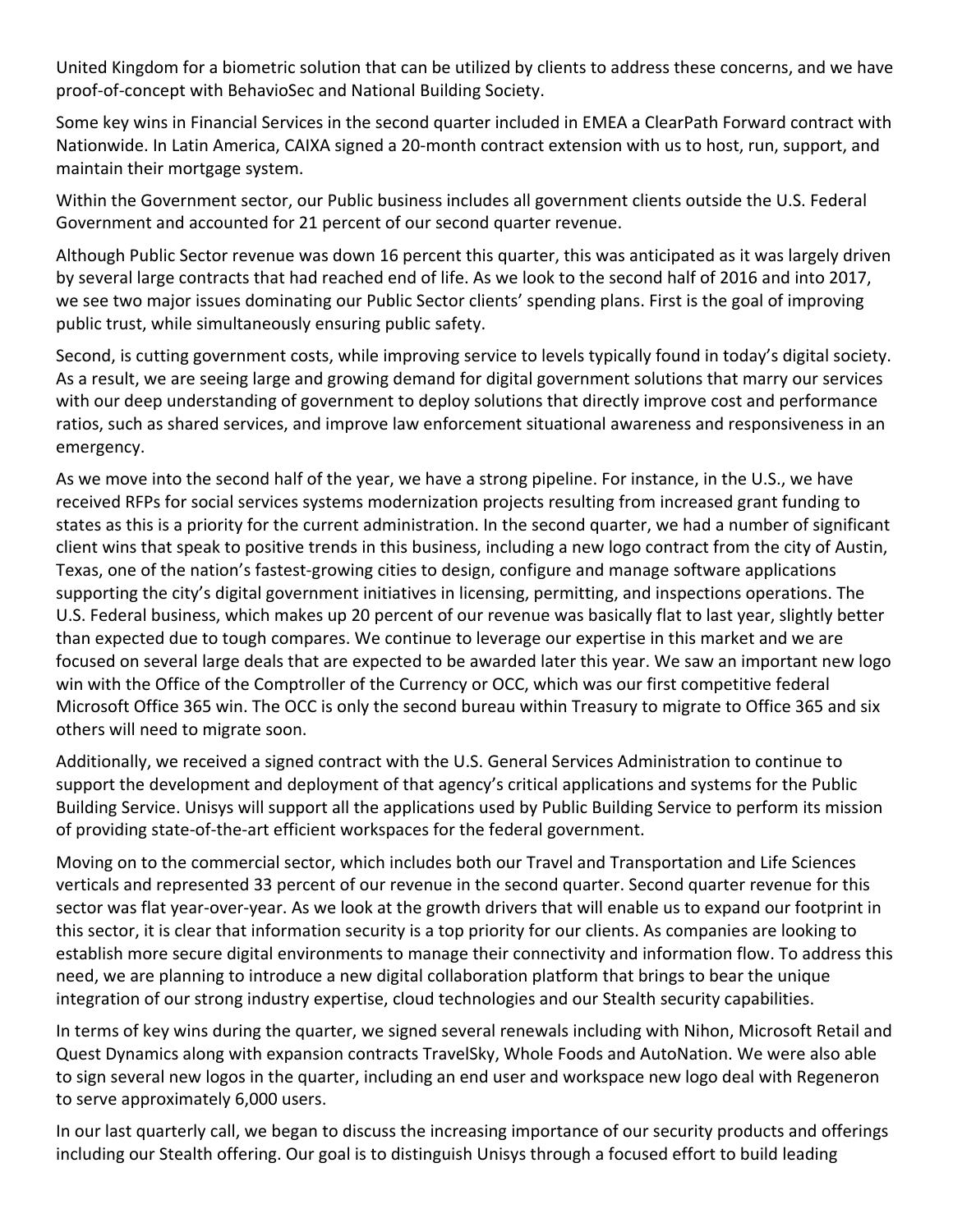security protocols into all our solutions companywide. And as you can see on slide four, in a pictorial representation of the majority of our security business.

Our Stealth suite is our most unique security offering. These products offer a secure software centric approach to identity based micro‐segmentation, which helps cloak a network from anyone who shouldn't be able to see it. The Stealth product suite is unique in that it is hardware and infrastructure agnostic, because it focuses on identification rather than IP addresses. We believe it is also the only micro-segmentation platform running on both Amazon Web Services and Microsoft Azure.

Yesterday, we announced several key developments and wins with Stealth, including approval from the NSA's Commercial Solutions for Classified program, opening the door to U.S. federal agencies to purchase Stealth within composite solutions that protect classified systems and data. This also enhances our credibility in the commercial and financial markets for Stealth because we believe we are the only micro-segmentation product to have this certification today.

Additionally, Stealth received certification by the National Information Assurance Partnership or NIAP as among the products eligible for use by governments in more than 20 countries to protect their sensitive systems and information. NIAP certification, established by the United States NSA and the United States National Institute of Standards and Technology is recognized by governments in countries such as Australia, Canada, Germany, India, Malaysia, New Zealand, and the United Kingdom, each of which are key geographies for us.

Our security offerings are by no means, though, limited to Stealth. As the middle ring on this chart shows, we have a number of existing products we are working on scaling, as illustrated in the middle of the circle. For instance, almost all of the UK police forces rely on a Unisys provided investigation solution known as HOLMES for major crime investigations. Earlier this year, 70 percent of the forces migrated to our SaaS version, hosted from our secure data centers in the UK. The remaining 30 percent use the HOLMES solution in an on‐premise model. The latest version of HOLMES is built on our U-LEAF platform, our flagship investigation management solution and available in a SaaS model. Similar to HOLMES, we also have other enforcement solutions, such as Jail Management and Intelligence Management both built on our U‐LEAF platform. Together these create a broad range of capabilities specifically created for law enforcement.

Additionally, the work we are doing on the security front has helped us develop leading capabilities in advanced algorithms and predictive analytics, specifically as it relates to work around border security. We are now working on applying these capabilities to create analytics solutions for our clients in other targeted industries and have appointed a leader internally to drive this business for us going forward.

One example of this work in our analytics business is that Unisys provides end‐user support services worldwide for a leading global software provider. As part of that engagement, we're applying advanced analytics to information about service events, such as spikes in application demand that can slow response in order to predict, preempt, and reduce future incidents and reduce the cost of service delivery for Unisys and for our client.

We consider these security and analytics offerings to be leading edge. We have seen increasing demand globally for these types of products and services, especially with respect to increasing worldwide focus on terrorism and border control. These concerns also extend to securing airports and cargo shipments, along with cyber security in general both in the government and corporate environments.

As we evaluate the recent decision by the United Kingdom to leave the European Union, putting aside political opinions on the matter, we see another example of increasing focus on many of these issues. Specifically the redefining of borders creates additional need to secure those borders in different ways from what is currently required.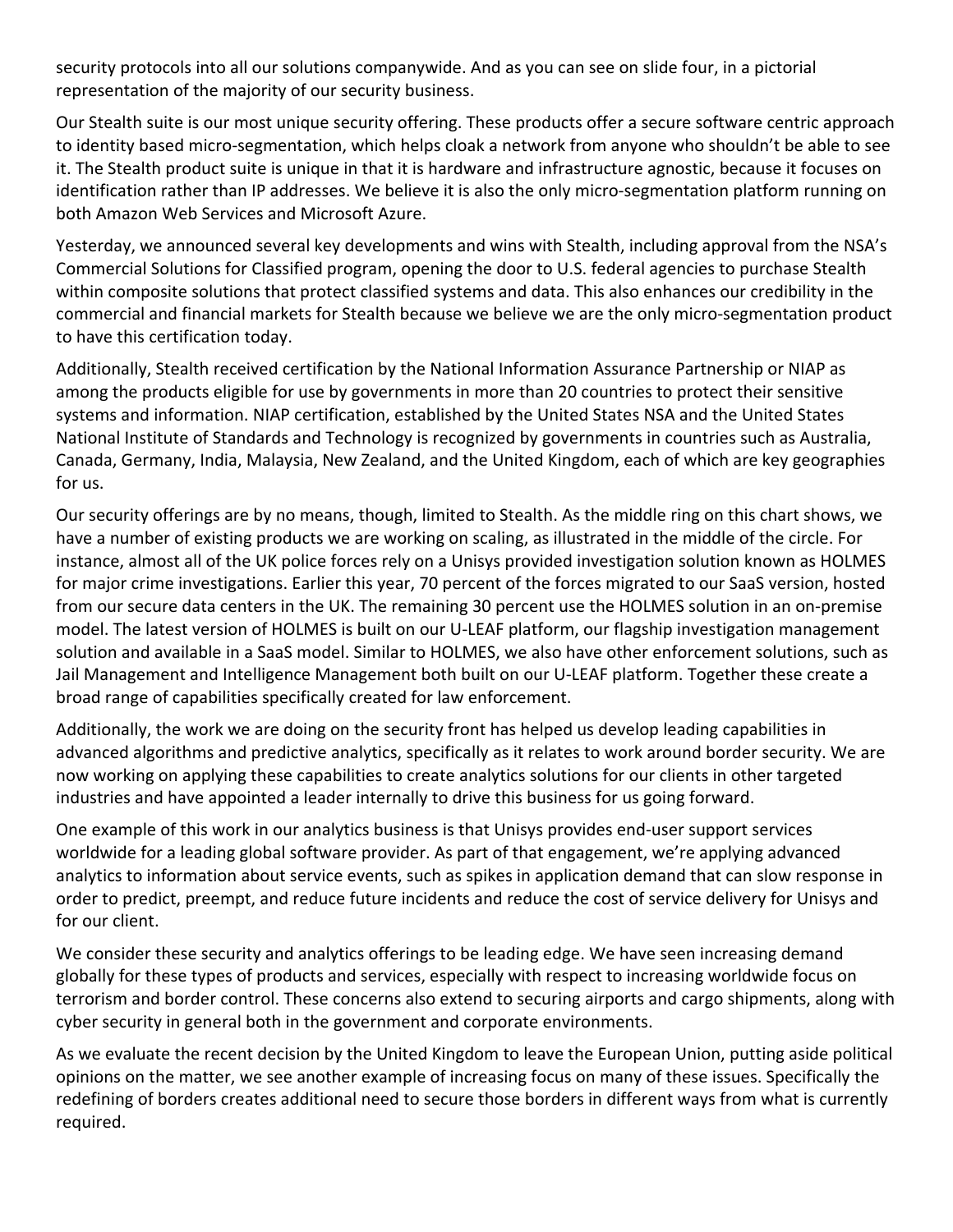Even prior to the Brexit vote, we were in discussions with Frontex, which is the border control unit for the European Union and euLISA, which manages large scale IT systems for the European Union related to border management and migration, about helping secure borders across Europe. We expect those discussions to continue.

In conclusion, we're pleased to be seeing increased profitability as a result of our cost-cutting efforts and increased technology sales and overall with the results of the quarter, which Janet will now take you through in more detail.

## **Janet Haugen, CFO**

Thanks, Peter. Hello, everyone, and thank you for joining us this afternoon. In my comments today, I will provide comparisons on a GAAP and non‐GAAP basis. The non‐GAAP results exclude our pension and cost reduction charges.

Please turn to slide six for a discussion of our second quarter 2016 financial results. As you can see looking across the slide, we saw a positive trend this quarter for revenue, operating profit, EPS and cash flow. We reported revenue of \$749 million in the quarter, which was down 2 percent on a reported basis year‐over‐ year, but down less than 1 percent on a constant currency basis.

Our operating profit improved year‐over‐year in the quarter for both GAAP and non‐GAAP. Non‐GAAP operating profit improved to \$81 million from \$30 million in the year ago quarter, showing the benefit of our ongoing operating cost reduction.

In the quarter, we continue to execute against our cost reduction program. Our actions in the quarter generated approximately \$30 million in annual run rate savings, which raised our program to date savings to \$155 million against our target of \$200 million as we exit 2016 with a possibility of an additional \$30 million in annualized savings in 2017. We remain on track.

Our diluted earnings per share was \$0.36 versus a diluted loss per share of \$1.17 in the prior year period. Non‐ GAAP diluted EPS improved to \$0.81 from \$0.33 a year ago. The shares used in the second quarter diluted earnings per share calculations were 49,927 shares in the second quarter of 2015. And 71,786 shares in the second quarter of 2016, which reflect 50,069 of outstanding shares plus 21,550 shares for the incremental shares from the 'as‐if' conversion of the convertible note in the fully diluted EPS calculation. We have included a schedule in the appendix to illustrate the impact of the convertible note on the EPS share count.

Moving to cash flow. On higher adjusted EBITDA, we generated \$35 million of operating cash flow in the quarter, compared to an operating cash usage of \$21 million in the second quarter of 2015. Adjusted free cash flow, which is the free cash flow generated from the business excluding the impact of cash payments for our cost reduction program and for pension funding, increased \$78 million to \$54 million for the second quarter of 2016 when compared to the second quarter of 2015.

Turning to slide seven for an overview of our revenue in the second quarter of 2016. This chart shows a breakdown of our revenue based on segment, geography, sector, and revenue type. On our investor relations page, we also provided a similar overview of revenue for the first half of 2016.

Turning now to revenue by geographic region and sector on slide eight, as we look at the regional geographic breakdown, U.S. and Canada was down 9 percent year‐over‐year. This was largely attributable to lower services revenue, particularly lower Cloud and Infrastructure revenue. EMEA had a good technology revenue quarter, which contributed to the revenue growth of 6 percent year‐over‐year. And Asia Pacific grew 10 percent, 13 percent on a constant currency basis, driven by strength in our Australian and New Zealand public sector where we are viewed as a key industry player related to the increased digitization of government.

On the sector breakdown, Financial Services had a strong quarter particularly for technology sales. Public Sector revenue declined against a tough comp partially due to the completion of some low margin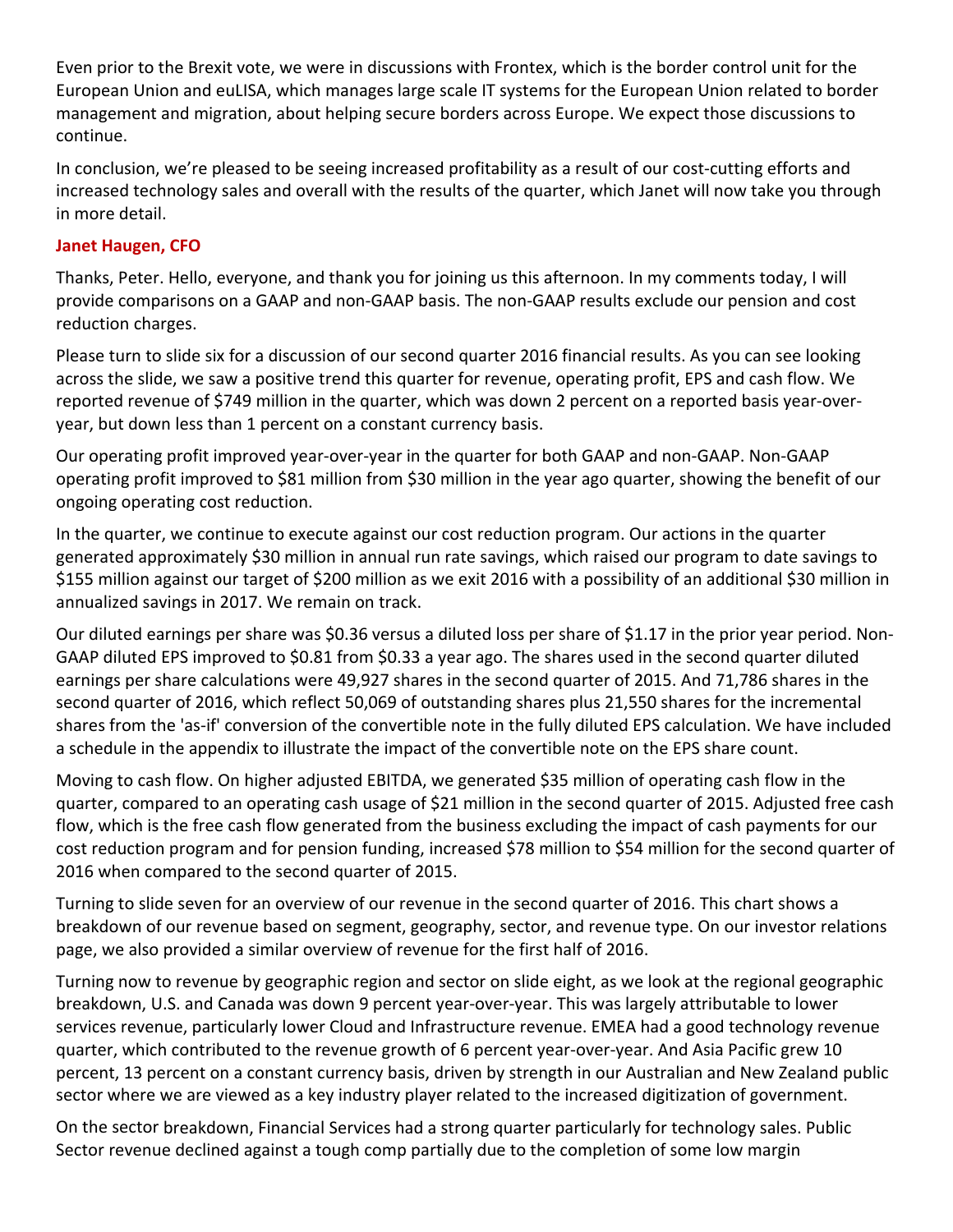government contracts. This aligns with our direction to focus on winning and executing higher‐margin deal. The pipeline for the second half of 2016 is strong within the public sector.

U.S. Federal saw a slight revenue decline after seven consecutive quarters of growth. As we discussed in prior quarter's earnings call, last year's second quarter had a lot of project‐based work on new contract.

Moving on to our segment results, please turn to slide nine. Services revenue declined 7 percent in the second quarter, largely attributable to weakness in Cloud and Infrastructure Services. We are pleased with the increased Services gross margin, which were up 110 basis points primarily as a result of our cost reduction effort. We saw improved gross margins in every geographic region. However, we are seeing margin pressure in EMEA. While we made improvement in EMEA services gross margin, it was not at the rate we planned.

Offsetting the improvement in Services gross margin was increased SG&A expense. As Peter mentioned, we are increasing our investments in advisory and consulting skills to help accelerate the speed of our improvement in our Services gross margin. This resulted in Services operating margins of 2.1 percent, which were down 10 basis points year‐over‐year.

We ended the quarter with Services backlog of \$3.8 billion, which was down both year-over-year and sequentially, of the \$3.8 billion in Services backlog, approximately \$537 million is expected to convert into third quarter 2016 Services revenue.

The Technology business had a very strong ClearPath Forward quarter and the increased revenue helped drive significantly improved Technology gross margins and operating margin. We are pleased that the ClearPath Forward family have had a strong start to the year. We currently anticipate that this strong start will result in a different first half, second half seasonality than we typically experienced with first half 2016 Technology revenue higher than second half 2016. So for 2016, it looks like first half 2016 revenue would be about 54 percent to 55 percent of full year Technology revenue. This is different from the last four years where second half revenue was greater than the first half Technology revenue.

Lastly, in terms of the second quarter results, slide 10 highlights the significant improvement we saw this quarter in operating cash flow. As a result of continued cost cutting measures focused on contract renewal and extension profitability, operating cash flow was positive at \$35 million relative to a usage of \$21 million in the second quarter last year.

CapEx was lower than in the second quarter of 2015, which saw elevated levels of investment in outsourcing assets. This decline in CapEx coupled with higher operating cash flow led to free cash flow improving to a positive \$1 million generation versus a usage of \$75 million in the second quarter of 2015.

Additionally, adjusted free cash flow increased for the third consecutive quarter to \$54 million, which is an increase of \$79 million relative to the prior year period. A large driver of that expansion is adjusted EBITDA, which for the second quarter of 2016 was \$124 million versus \$72 million in the prior-year quarter.

As we look at the second half of this year, Q3 is normally, seasonally weaker than Q4. And in addition, we anticipate continuing our increased investment spend in both the third quarter and the fourth quarters. As Peter and I both discussed, we anticipate these investments will yield results in future period. And additionally, our cost saving strategy in Europe is proving to take longer than we had hoped, although we still believe that our target cost savings are achievable. We expect this to weigh on our Q3 and Q4 results.

As we look at the full year, our guidance is for revenue in the range of \$2.775 billion to \$2.875 billion consistent with our prior guidance. For non‐GAAP operating profit margin, given the increased investment spending and the pressure on EMEA services gross margins that I just discussed, we are guiding to the low end of our previous non‐GAAP operating profit margin guidance of 7 percent to 8 percent. Adjusted free cash flow in the range of \$160 million to \$200 million is consistent with our prior guidance.